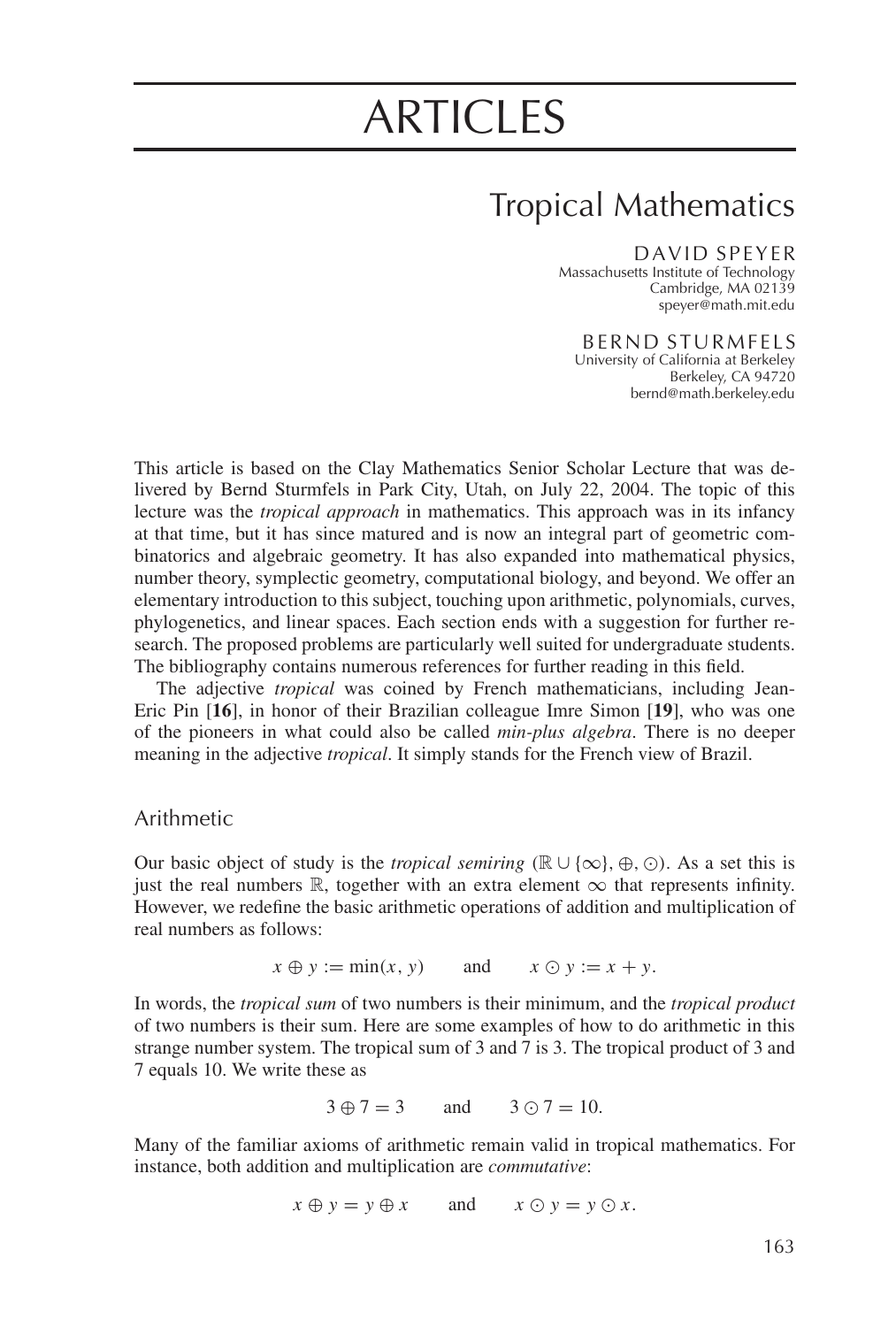The *distributive law* holds for tropical multiplication over tropical addition:

 $x \odot (y \oplus z) = x \odot y \oplus x \odot z,$ 

where no parentheses are needed on the right, provided we respect the usual order of operations: Tropical products must be completed before tropical sums. Here is a numerical example to illustrate:

$$
3 \odot (7 \oplus 11) = 3 \odot 7 = 10,
$$
  

$$
3 \odot 7 \oplus 3 \odot 11 = 10 \oplus 14 = 10.
$$

Both arithmetic operations have a neutral element. Infinity is the *neutral element* for addition and zero is the neutral element for multiplication:

> and  $x \oplus \infty = x$  $x \odot 0 = x$ .

Elementary school students tend to prefer tropical arithmetic because the multiplication table is easier to memorize, and even long division becomes easy. Here are the tropical *addition table* and the tropical *multiplication table*:

|  |  | $\oplus$ 1 2 3 4 5 6 7 |  |  |  |  | $\odot$ 1 2 3 4 5 6 7 |  |
|--|--|------------------------|--|--|--|--|-----------------------|--|
|  |  | 1 1 1 1 1 1 1 1        |  |  |  |  | 1 2 3 4 5 6 7 8       |  |
|  |  | 2 1 2 2 2 2 2 2        |  |  |  |  | 2 3 4 5 6 7 8 9       |  |
|  |  | 3 1 2 3 3 3 3 3        |  |  |  |  | 3 4 5 6 7 8 9 10      |  |
|  |  | 4 1 2 3 4 4 4 4        |  |  |  |  | 4 5 6 7 8 9 10 11     |  |
|  |  | 5 1 2 3 4 5 5 5        |  |  |  |  | 5 6 7 8 9 10 11 12    |  |
|  |  | 6 1 2 3 4 5 6 6        |  |  |  |  | 6 7 8 9 10 11 12 13   |  |
|  |  | 7 1 2 3 4 5 6 7        |  |  |  |  | 7 8 9 10 11 12 13 14  |  |

But watch out: tropical arithmetic is tricky when it comes to subtraction. There is no x to call "10 minus 3" because the equation  $3 \oplus x = 10$  has no solution x at all. To stay on safe ground, we content ourselves with using addition  $\oplus$  and multiplication  $\odot$ only.

It is extremely important to remember that 0 is the multiplicative identity element. For instance, the tropical *Pascal's triangle*, whose rows are the coefficients appearing in a binomial expansion, looks like this:

For example, the fourth row in the triangle represents the identity

$$
(x \oplus y)^3 = (x \oplus y) \odot (x \oplus y) \odot (x \oplus y)
$$
  
= 0 \odot x<sup>3</sup> \oplus 0 \odot x<sup>2</sup> y \oplus 0 \odot xy<sup>2</sup> \oplus 0 \odot y<sup>3</sup>.

Of course, the zero coefficients can be dropped in this identity:

 $(x \oplus y)^3 = x^3 \oplus x^2y \oplus xy^2 \oplus y^3$ .

Moreover, the Freshman's Dream holds for all powers in tropical arithmetic:

$$
(x \oplus y)^3 = x^3 \oplus y^3.
$$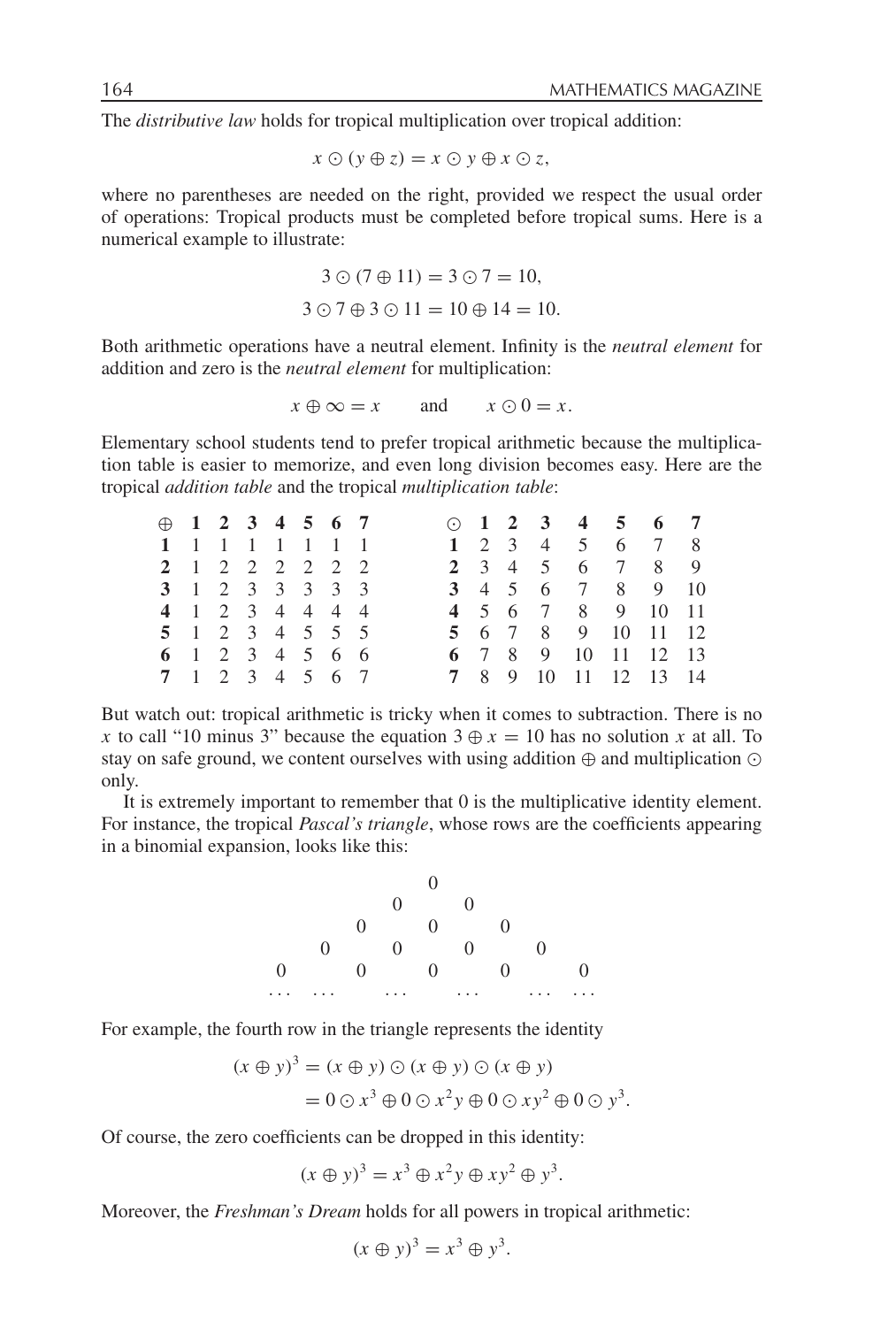The three displayed identities are easily verified by noting that the following equations hold in classical arithmetic for all  $x, y \in \mathbb{R}$ :

 $3 \cdot \min\{x, y\} = \min\{3x, 2x + y, x + 2y, 3y\} = \min\{3x, 3y\}.$ 

**Research problem** The tropical semiring generalizes to higher dimensions: The set of convex polyhedra in  $\mathbb{R}^n$  can be made into a semiring by taking  $\odot$  as "Minkowski" sum" and  $\oplus$  as "convex hull of the union." A natural subalgebra is the set of all polyhedra that have a fixed *recession cone C*. If  $n = 1$  and  $C = \mathbb{R}_{>0}$ , this is the tropical semiring. Develop linear algebra and algebraic geometry over these semirings, and implement efficient software for doing arithmetic with polyhedra when  $n \ge 2$ .

# Polynomials

Let  $x_1, \ldots, x_n$  be variables that represent elements in the tropical semiring ( $\mathbb{R} \cup \{\infty\}$ ,  $\oplus$ ,  $\odot$ ). A *monomial* is any product of these variables, where repetition is allowed. By commutativity and associativity, we can sort the product and write monomials in the usual notation, with the variables raised to exponents,

$$
x_2 \odot x_1 \odot x_3 \odot x_1 \odot x_4 \odot x_2 \odot x_3 \odot x_2 = x_1^2 x_2^3 x_3^2 x_4,
$$

as long as we know from context that  $x_1^2$  means  $x_1 \odot x_1$  and not  $x_1 \cdot x_1$ . A monomial represents a function from  $\mathbb{R}^n$  to  $\mathbb{R}$ . When evaluating this function in classical arithmetic, what we get is a linear function:

$$
x_2 + x_1 + x_3 + x_1 + x_4 + x_2 + x_3 + x_2 = 2x_1 + 3x_2 + 2x_3 + x_4.
$$

Although our examples used positive exponents, there is no need for such a restriction, so we allow negative integer exponents, so that every linear function with integer coefficients arises in this manner.

FACT 1. Tropical monomials are the linear functions with integer coefficients.

A *tropical polynomial* is a finite linear combination of tropical monomials:

$$
p(x_1,\ldots,x_n)=a\odot x_1^{i_1}x_2^{i_2}\cdots x_n^{i_n}\oplus b\odot x_1^{j_1}x_2^{j_2}\cdots x_n^{j_n}\oplus\cdots
$$

Here the coefficients a, b, ... are real numbers and the exponents  $i_1$ ,  $j_1$ , ... are integers. Every tropical polynomial represents a function  $\mathbb{R}^n \to \mathbb{R}$ . When evaluating this function in classical arithmetic, what we get is the minimum of a finite collection of linear functions, namely,

$$
p(x_1,...,x_n) = \min(a + i_1x_1 + \cdots + i_nx_n, b + j_1x_1 + \cdots + j_nx_n,...).
$$

This function  $p : \mathbb{R}^n \to \mathbb{R}$  has the following three important properties:

- $p$  is continuous,
- $\bullet$  p is piecewise-linear, where the number of pieces is finite, and
- p is concave, that is,  $p(\frac{x+y}{2}) \geq \frac{1}{2}(p(x) + p(y))$  for all  $x, y \in \mathbb{R}^n$ .

It is known that every function that satisfies these three properties can be represented as the minimum of a finite set of linear functions. We conclude:

FACT 2. The tropical polynomials in n variables  $x_1, \ldots, x_n$  are precisely the piecewise-linear concave functions on  $\mathbb{R}^n$  with integer coefficients.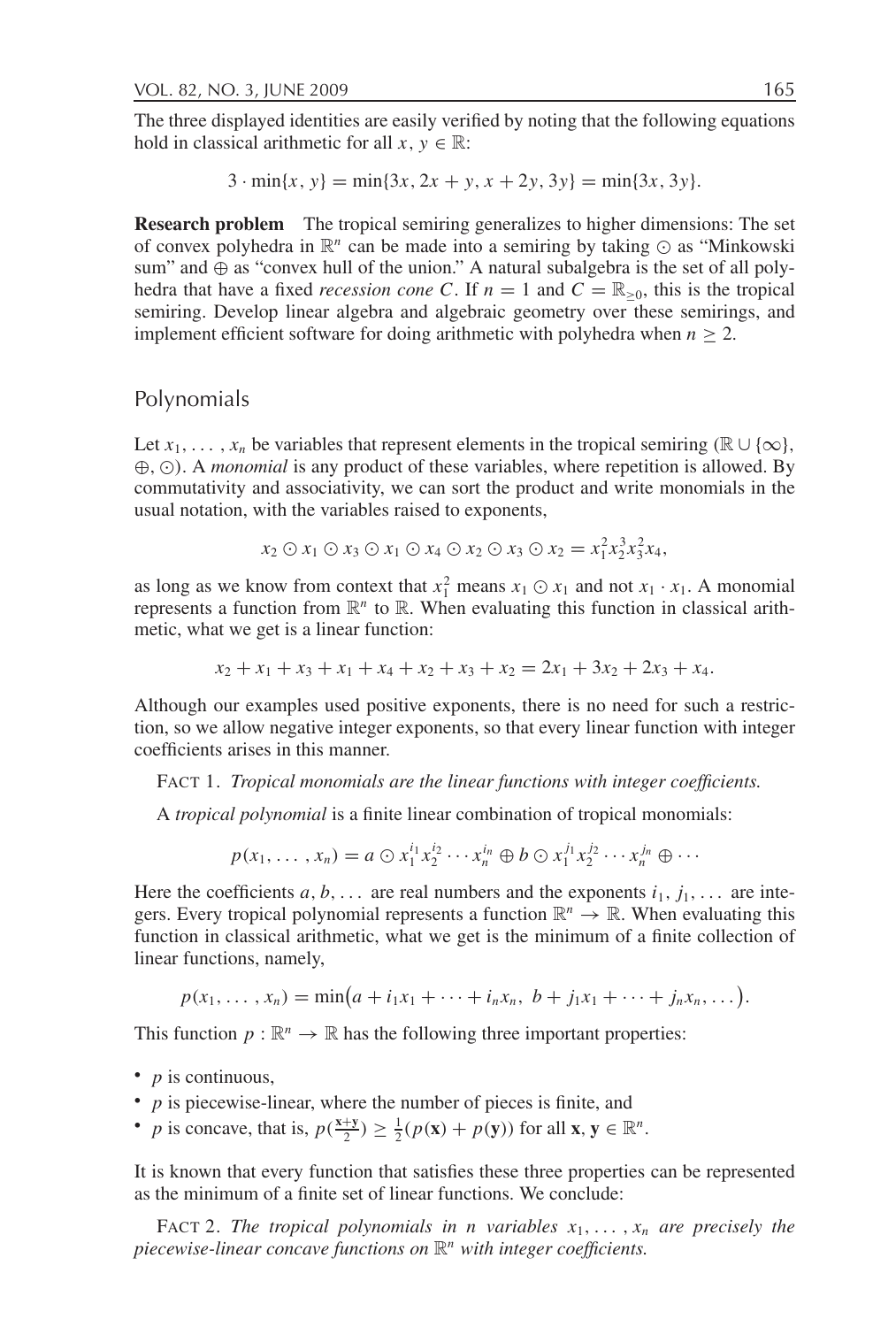As a first example consider the general cubic polynomial in one variable  $x$ ,

$$
p(x) = a \odot x^3 \oplus b \odot x^2 \oplus c \odot x \oplus d. \tag{1}
$$

To graph this function we draw four lines in the  $(x, y)$  plane:  $y = 3x + a$ ,  $y = 2x + b$ ,  $y = x + c$ , and the horizontal line  $y = d$ . The value of  $p(x)$  is the smallest y-value such that  $(x, y)$  is on one of these four lines, that is, the graph of  $p(x)$  is the lower envelope of the lines. All four lines actually contribute if

$$
b - a \le c - b \le d - c. \tag{2}
$$

These three values of x are the breakpoints where  $p(x)$  fails to be linear, and the cubic has a corresponding factorization into three linear factors:

$$
p(x) = a \odot (x \oplus (b - a)) \odot (x \oplus (c - b)) \odot (x \oplus (d - c)). \tag{3}
$$

See FIGURE 1 for the graph and the roots of the cubic polynomial  $p(x)$ .



Figure 1 The graph of a cubic polynomial and its roots

Every tropical polynomial function can be written uniquely as a tropical product of tropical linear functions (in other words, the *Fundamental Theorem of Algebra* holds tropically). In this statement we must emphasize the word *function*. Distinct polynomials can represent the same function. We are not claiming that every polynomial factors as a product of linear polynomials. What we are claiming is that every polynomial can be replaced by an equivalent polynomial, representing the same function, that can be factored into linear factors. For example, the following polynomials represent the same function:

$$
x2 \oplus 17 \oplus x \oplus 2 = x2 \oplus 1 \oplus x \oplus 2 = (x \oplus 1)2.
$$

Unique factorization of polynomials no longer holds in two or more variables. Here the situation is more interesting. Understanding it is our next problem.

**Research problem** The factorization of multivariate tropical polynomials into irreducible tropical polynomials is not unique. Here is a simple example:

$$
(0 \odot x \oplus 0) \odot (0 \odot y \oplus 0) \odot (0 \odot x \odot y \oplus 0)
$$
  
= 
$$
(0 \odot x \odot y \oplus 0 \odot x \oplus 0) \odot (0 \odot x \odot y \oplus 0 \odot y \oplus 0).
$$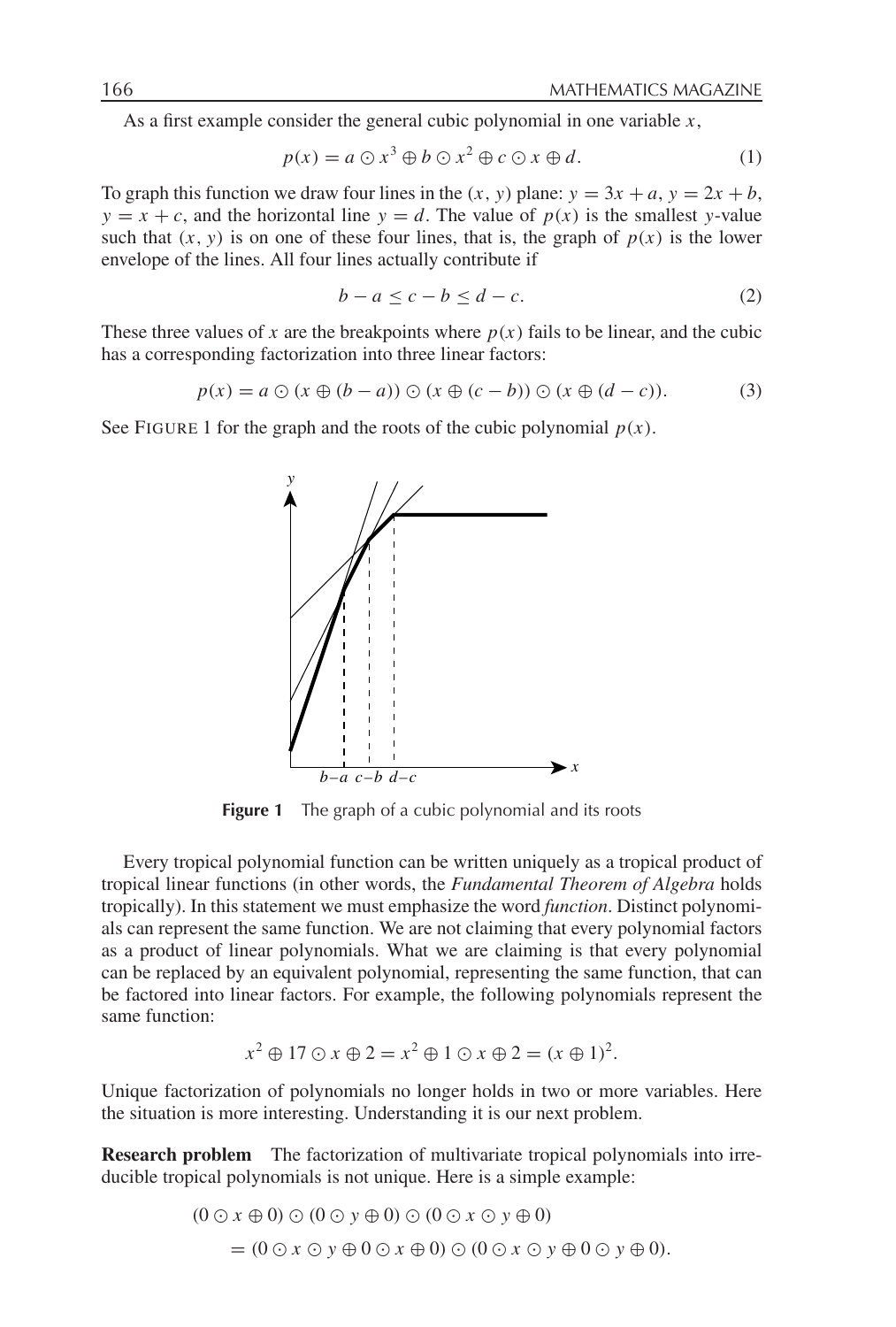Develop an algorithm (with implementation and complexity analysis) for computing all the irreducible factorizations of a given tropical polynomial. Gao and Lauder [8] have shown the importance of tropical factorization for the problem of factoring multivariate polynomials in the classical sense.

### Curves

A tropical polynomial function  $p : \mathbb{R}^n \to \mathbb{R}$  is given as the minimum of a finite set of linear functions. We define the *hypersurface*  $\mathcal{H}(p)$  to be the set of all points  $\mathbf{x} \in \mathbb{R}^n$ at which this minimum is attained at least twice. Equivalently, a point  $\mathbf{x} \in \mathbb{R}^n$  lies in  $\mathcal{H}(p)$  if and only if p is not linear at **x**. For example, if  $n = 1$  and p is the cubic in (1) with the assumption  $(2)$ , then

$$
\mathcal{H}(p) = \{b-a, c-b, d-c\}.
$$

Thus the hypersurface  $\mathcal{H}(p)$  is the set of "roots" of the polynomial  $p(x)$ .

In this section we consider the case of a polynomial in two variables:

$$
p(x, y) = \bigoplus_{(i,j)} c_{ij} \odot x^i \odot y^j.
$$

FACT 3. For a polynomial in two variables, p, the tropical curve  $\mathcal{H}(p)$  is a finite graph embedded in the plane  $\mathbb{R}^2$ . It has both bounded and unbounded edges, all of whose slopes are rational, and the graph satisfies a zero tension condition around each node, as follows:

Consider any node  $(x, y)$  of the graph, which we may as well take to be the origin,  $(0, 0)$ . Then the edges adjacent to this node lie on lines with rational slopes. On each such ray emanating from the origin consider the smallest nonzero lattice vector. Zero *tension* at  $(x, y)$  means that the sum of these vectors is zero.

Our first example is a *line* in the plane. It is defined by a polynomial:

$$
p(x, y) = a \odot x \oplus b \odot y \oplus c \quad \text{where } a, b, c \in \mathbb{R}.
$$

The curve  $\mathcal{H}(p)$  consists of all points  $(x, y)$  where the function

$$
p: \mathbb{R}^2 \to \mathbb{R}, \qquad (x, y) \mapsto \min(a + x, b + y, c)
$$

is not linear. It consists of three half-rays emanating from the point  $(x, y) = (c - a,$  $c - b$ ) into northern, eastern, and southwestern directions. The zero tension condition amounts to  $(1, 0) + (0, 1) + (-1, -1) = (0, 0)$ .

Here is a general method for drawing a tropical curve  $\mathcal{H}(p)$  in the plane. Consider any term  $\gamma \odot x^i \odot y^j$  appearing in the polynomial p. We represent this term by the point  $(\gamma, i, j)$  in  $\mathbb{R}^3$ , and we compute the convex hull of these points in  $\mathbb{R}^3$ . Now project the lower envelope of that convex hull into the plane under the map  $\mathbb{R}^3 \to \mathbb{R}^2$ ,  $(\gamma, i, j) \mapsto (i, j)$ . The image is a planar convex polygon together with a distinguished subdivision  $\Delta$  into smaller polygons. The tropical curve  $\mathcal{H}(p)$  (actually its negative) is the *dual graph* to this subdivision. Recall that the dual to a planar graph is another planar graph whose vertices are the regions of the primal graph and whose edges represent adjacent regions.

As an example we consider the general quadratic polynomial

$$
p(x, y) = a \odot x^2 \oplus b \odot xy \oplus c \odot y^2 \oplus d \odot x \oplus e \odot y \oplus f.
$$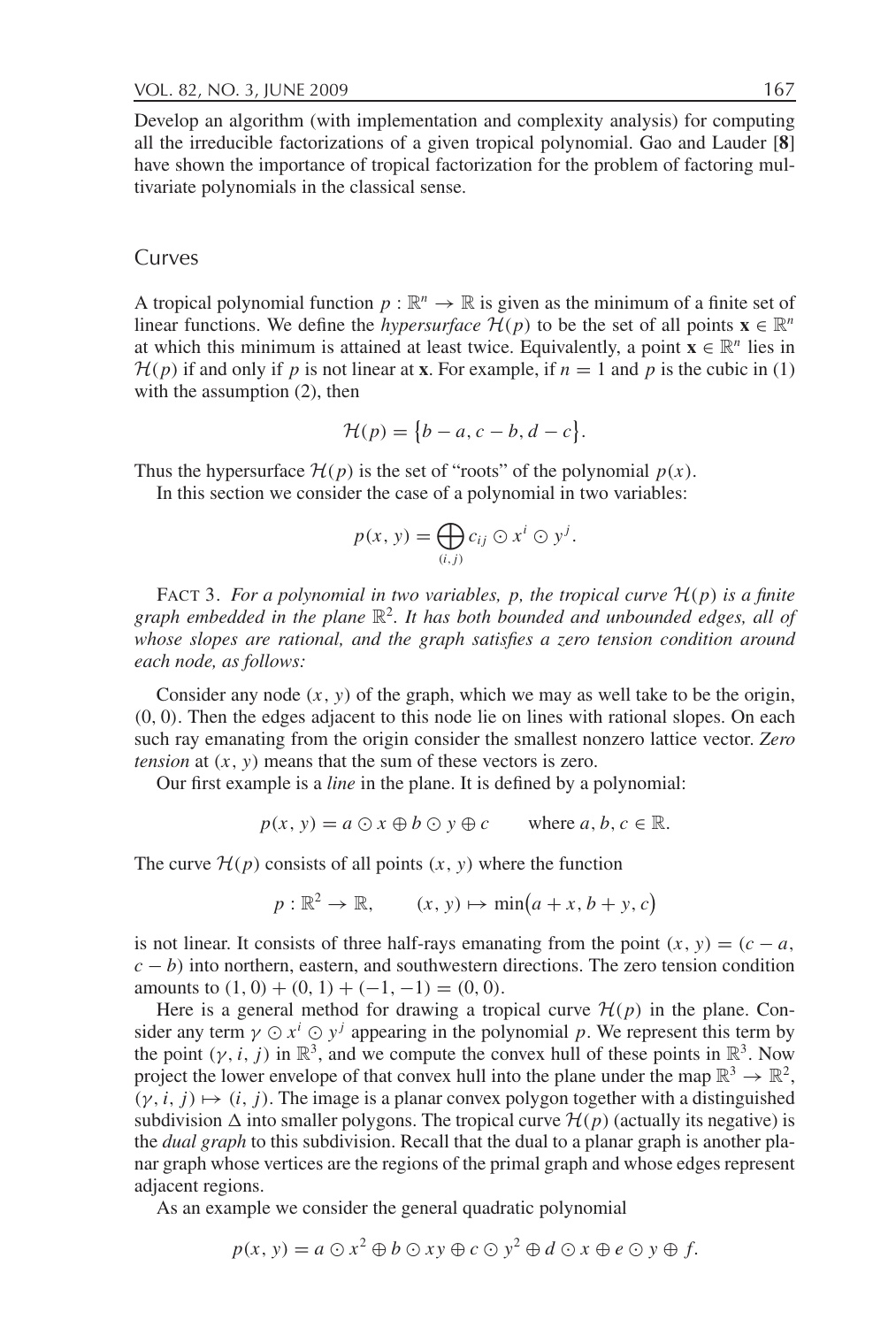Then  $\Delta$  is a subdivision of the triangle with vertices  $(0, 0)$ ,  $(0, 2)$ , and  $(2, 0)$ . The lattice points  $(0, 1), (1, 0), (1, 1)$  can be used as vertices in these subdivisions. Assuming that a, b, c, d, e,  $f \in \mathbb{R}$  satisfy the conditions

$$
2b \le a+c, 2d \le a+f, 2e \le c+f,
$$

the subdivision  $\Delta$  consists of four triangles, three interior edges, and six boundary edges. The curve  $\mathcal{H}(p)$  has four vertices, three bounded edges, and six half-rays (two northern, two eastern, and two southwestern). In FIGURE 2, we show the negative of the quadratic curve  $\mathcal{H}(p)$  in bold with arrows. It is the dual graph to the subdivision  $\Delta$ which is shown in thin lines.



**Figure 2** The subdivision  $\Delta$  and the tropical curve

FACT 4. Tropical curves intersect and interpolate like algebraic curves do.

- 1. Two general lines meet in one point, a line and a quadric meet in two points, two quadrics meet in four points, etc.
- 2. Two general points lie on a unique line, five general points lie on a unique quadric, etc.

For a general discussion of Bézout's Theorem in tropical algebraic geometry, illustrated on the MAGAZINE cover, we refer to the article [17].

**Research problem** Classify all combinatorial types of *tropical curves in 3-space* of degree  $d$ . Such a curve is a finite embedded graph of the form

$$
C = \mathcal{H}(p_1) \cap \mathcal{H}(p_2) \cap \cdots \cap \mathcal{H}(p_r) \subset \mathbb{R}^3
$$

where the  $p_i$  are tropical polynomials, C has d unbounded parallel halfrays in each of the four coordinate directions, and all other edges of  $C$  are bounded.

Phylogenetics

An important problem in computational biology is to construct a phylogenetic tree from distance data involving  $n$  leaves. In the language of biologists, the labels of the leaves are called taxa. These taxa might be organisms or genes, each represented by a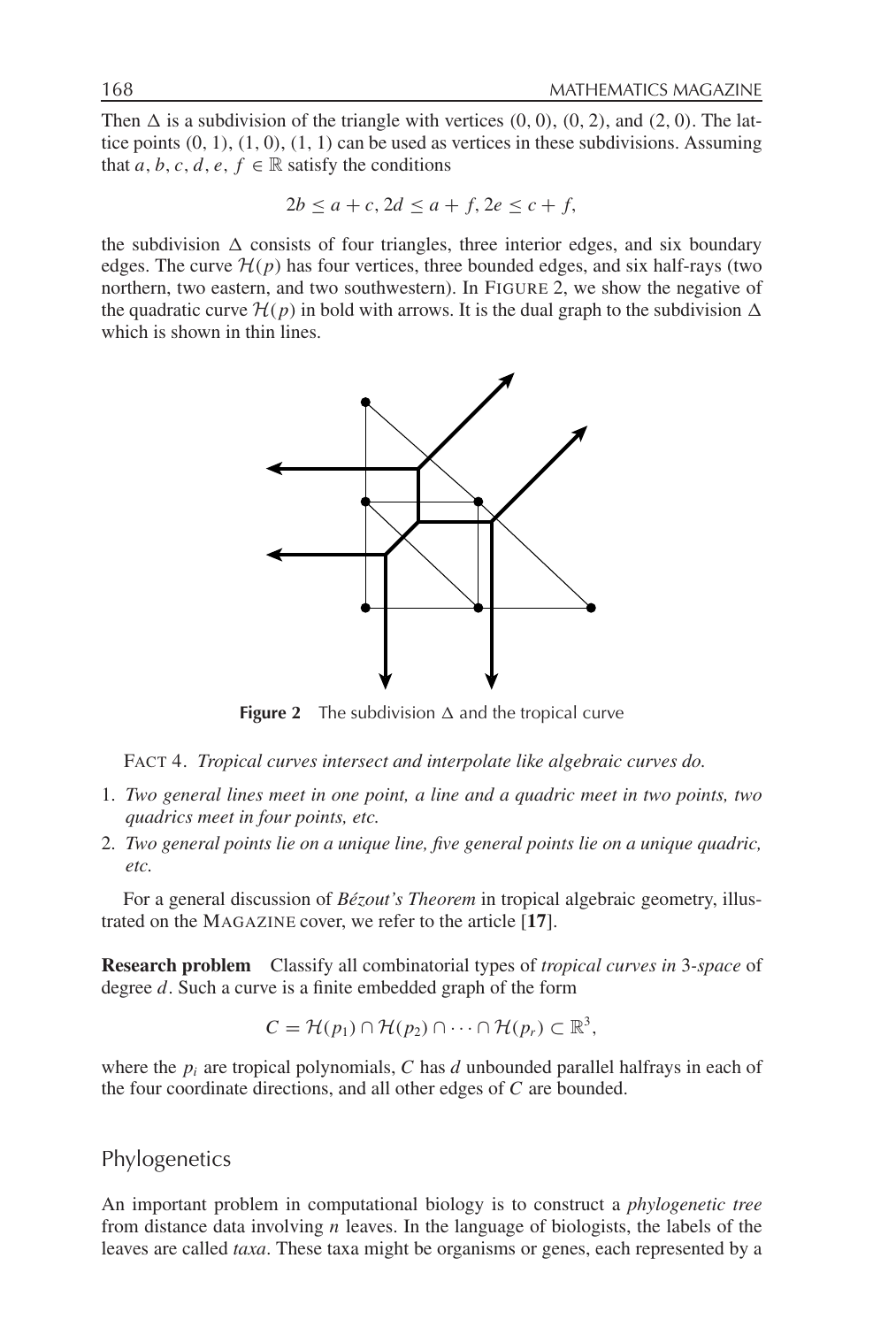DNA sequence. For an introduction to phylogenetics we recommend books by Felsenstein [7] and Semple and Steele [18]. Here is an example, for  $n = 4$ , to illustrate how such data might arise. Consider an alignment of four genomes:

| Human: $ACAATGTCATAGCGAT$    |
|------------------------------|
| Mouse: $ACGTTGTCAATAGAGAT$   |
| Rat: $ACGTAGTCATTACACAT$     |
| Chicken: $GCACAGTCAGTAGAGCT$ |

From such sequence data, computational biologists infer the distance between any two taxa. There are various algorithms for carrying out this inference. They are based on statistical models of evolution. For our discussion, we may think of the distance between any two strings as a refined version of the Hamming distance  $($  = the proportion of characters where they differ). In our (Human, Mouse, Rat, Chicken) example, the inferred distance matrix might be the following symmetric  $4 \times 4$ -matrix:

|  | H M R C           |  |
|--|-------------------|--|
|  | H 0 1.1 1.0 1.4   |  |
|  | M 1.1 0 0.3 1.3   |  |
|  | $R$ 1.0 0.3 0 1.2 |  |
|  | $C$ 1.4 1.3 1.2 0 |  |

The problem of phylogenetics is to construct a tree with edge lengths that represent this distance matrix, provided such a tree exists. In our example, a tree does exist, as depicted in FIGURE 3, where the number next to the each edge is its length. The distance between two leaves is the sum of the lengths of the edges on the unique path between the two leaves. For instance, the distance in the tree between "Human" and "Mouse" is  $0.6 + 0.3 + 0.2 = 1.1$ , which is the corresponding entry in the  $4 \times 4$ matrix.



Figure 3 A phylogenetic tree

In general, considering  $n$  taxa, the *distance* between taxon  $i$  and taxon  $j$  is a positive real number  $d_{ij}$  which has been determined by some bio-statistical method. So, what we are given is a real symmetric  $n \times n$ -matrix

$$
D = \begin{pmatrix} 0 & d_{12} & d_{13} & \cdots & d_{1n} \\ d_{12} & 0 & d_{23} & \cdots & d_{2n} \\ d_{13} & d_{23} & 0 & \cdots & d_{3n} \\ \vdots & \vdots & \vdots & \ddots & \vdots \\ d_{1n} & d_{2n} & d_{3n} & \cdots & 0 \end{pmatrix}.
$$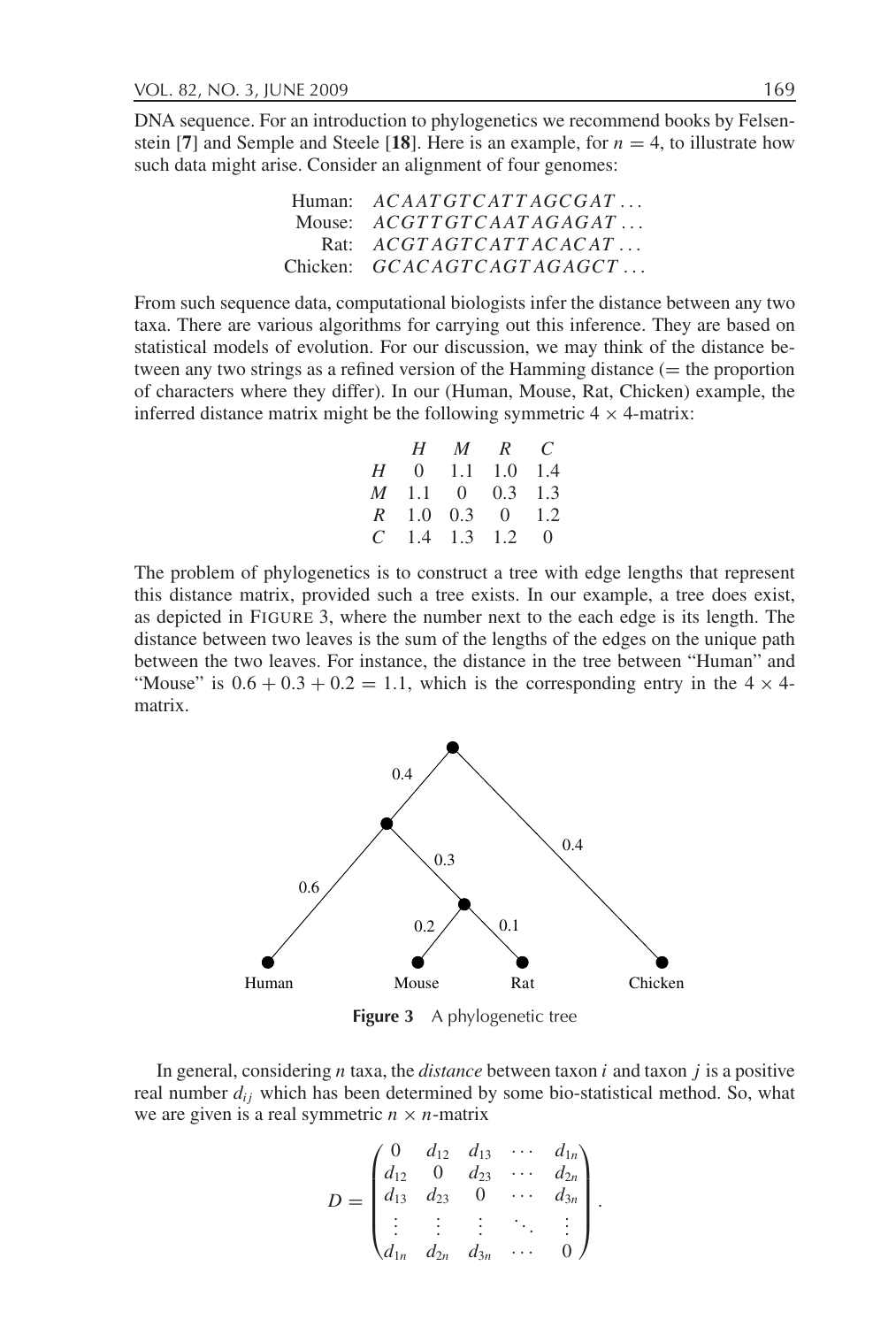We may assume that D is a *metric*, meaning that the triangle inequalities  $d_{ik} \leq$  $d_{ii} + d_{ik}$  hold for all i, j, k. This can be expressed by matrix multiplication:

FACT 5. The matrix D represents a metric if and only if  $D \odot D = D$ .

We say that a metric D on  $\{1, 2, ..., n\}$  is a *tree metric* if there exists a tree T with *n* leaves, labeled  $1, 2, ..., n$ , and a positive length for each edge of T, such that the distance from leaf i to leaf j is  $d_{ij}$  for all i, j. Tree metrics occur naturally in biology because they model an evolutionary process that led to the  $n$  taxa.

Most metrics  $D$  are not tree metrics. If we are given a metric  $D$  that arises from some biological data then it is reasonable to assume that there exists a tree metric  $D<sub>T</sub>$  that is close to D. Biologists use a variety of algorithms (for example, "neighbor" joining") to construct such a nearby tree T from the given data D. In what follows we state a tropical characterization of tree metrics.

Let  $X = (X_{ij})$  be a symmetric matrix with zeros on the diagonal whose  $\binom{n}{2}$  distinct off-diagonal entries are unknowns. For each quadruple  $\{i, j, k, l\} \subset \{1, 2, \ldots, n\}$  we consider the following tropical polynomial of degree two:

$$
p_{ijkl} = X_{ij} \odot X_{kl} \oplus X_{ik} \odot X_{jl} \oplus X_{il} \odot X_{jk}.
$$
 (4)

This polynomial is the *tropical Grassmann-Plücker relation*, and it is simply the tropical version of the classical Grassmann-Plücker relation among the  $2 \times 2$ -subdeterminants of a 2  $\times$  4-matrix [14, Theorem 3.20].

It defines a hypersurface  $\mathcal{H}(p_{ijkl})$  in the space  $\mathbb{R}^{n \choose 2}$ . The tropical Grassmannian is the intersection of these  $\binom{n}{4}$  hypersurfaces. It is denoted

$$
Gr_{2,n} = \bigcap_{1 \leq i < j < k < l \leq n} \mathcal{H}(p_{ijkl}).
$$

This subset of  $\mathbb{R}^{n \choose 2}$  has the structure of a *polyhedral fan*, which means that it is the union of finitely many convex polyhedral cones that fit together nicely.

FACT 6. A metric D on  $\{1, 2, ..., n\}$  is a tree metric if and only if its negative  $X = -D$  is a point in the tropical Grassmannian  $Gr_{2,n}$ .

The statement is a reformulation of the Four Point Condition in phylogenetics, which states that D is a tree metric if and only if, for all  $1 \le i < j < k < l \le n$ , the *maximum* of the three numbers  $D_{ij} + D_{kl}$ ,  $D_{ik} + D_{jl}$ , and  $D_{il} + D_{jk}$  is attained at least twice. For  $X = -D$ , this means that the *minimum* of the three numbers  $X_{ii} + X_{kl}$ ,  $X_{ik} + X_{jl}$ , and  $X_{il} + X_{jk}$  is attained at least twice, or, equivalently,  $X \in \mathcal{H}(p_{ijkl})$ . The tropical Grassmannian  $Gr_{2,n}$  is also known as the space of phylogenetic trees [3, 14, 20]. The combinatorial structure of this beautiful space is well studied and well understood.

Often, instead of measuring the pairwise distances between the various taxa, it can be statistically more accurate to consider all r-tuples of taxa and jointly measure the dissimilarity within each  $r$ -tuple. For example, in the above tree, the joint dissimilarity of the triple {Human, Mouse, Rat} is 1.2, the sum of the lengths of all edges in the subtree containing the mouse, human, and rat. Lior Pachter and the first author showed in  $[15]$  that it is possible to reconstruct the tree from the data for all  $r$ -tuples, as long as  $n > 2r - 1$ .

At this point in the original 2004 lecture notes, we had posed a research problem: to characterize the image of the given embedding of  $Gr_{2,n}$  into  $\mathbb{R}^{\binom{n}{r}}$ , particularly in the case  $r = 3$ . Since then, Christiano Bocci and Filip Cools [4] have solved the problem for  $r = 3$ , and they made significant progress on the problem for higher r. While there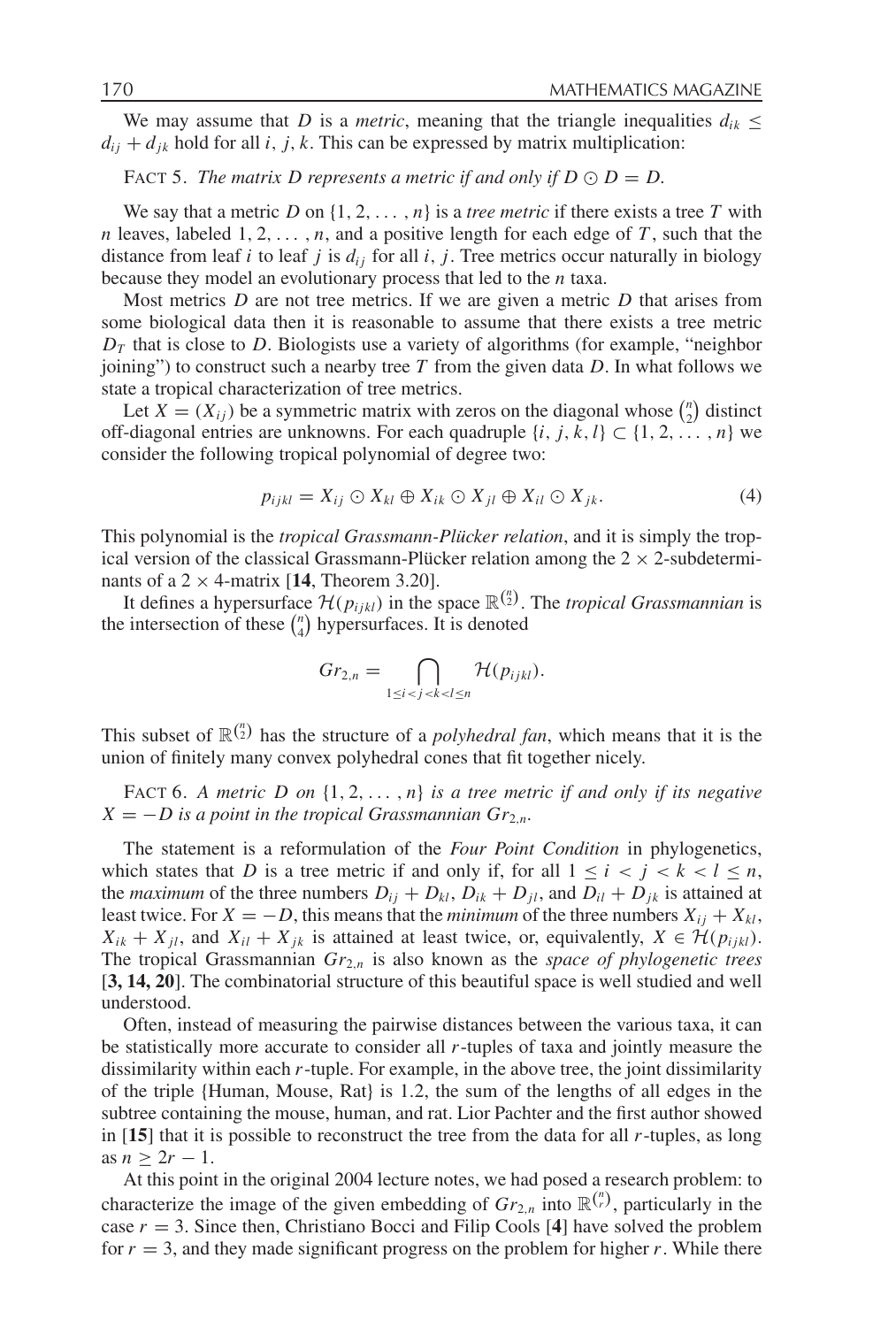is still work to be done, we now suggest the following less studied problem, borrowed from the end of [14, Chapter 3].

**Research problem** We say that a metric D has *phylogenetic rank*  $\leq k$  if there exist k tree metrics  $D^{(1)}$ ,  $D^{(2)}$ , ...,  $D^{(k)}$  such that

$$
D_{ij} = \max (D_{ij}^{(1)}, D_{ij}^{(2)}, \dots, D_{ij}^{(k)}) \quad \text{for all } 1 \le i, j \le n.
$$

Equivalently, the matrix  $X = -D$  is the sum of the matrices  $X^{(i)} = -D^{(i)}$ :

$$
X = X^{(1)} \oplus X^{(2)} \oplus \cdots \oplus X^{(k)}.
$$

The aim of the notion of phylogenetic rank is to model distance data that is a mixture of k different evolutionary histories. The set of metrics of phylogenetic rank  $\leq k$  is a polyhedral fan in  $\mathbb{R}^{\binom{n}{2}}$ . Compute this fan, and explore its combinatorial, geometric, and topological properties, especially for  $k = 2$ .

# Tropical linear spaces

Generalizing our notion of a line, we define a *tropical hyperplane* to be a subset of  $\mathbb{R}^n$ of the form  $\mathcal{H}(\ell)$ , where  $\ell$  is a tropical linear function in *n* unknowns:

$$
\ell(x) = a_1 \odot x_1 \oplus a_2 \odot x_2 \oplus \cdots \oplus a_n \odot x_n.
$$

Here  $a_1, \ldots, a_n$  are arbitrary real constants. Solving linear equations in tropical mathematics means computing the intersection of finitely many hyperplanes  $\mathcal{H}(\ell)$ . It is tempting to define tropical linear spaces simply as intersections of tropical hyperplanes. However, this would not be a good definition because such arbitrary intersections can have mixed dimension, and they do not behave the way linear spaces do in classical geometry.

A better notion of tropical linear space is derived by allowing only those intersections of hyperplanes that are "sufficiently complete," in a sense we explain later. The definition we offer directly generalizes our discussion about phylogenetics. The idea is that phylogenetic trees are lines in tropical projective space, whose Plücker coordinates  $X_{ii}$  are the negated pairwise distances  $d_{ii}$ .

We consider the  $\binom{n}{d}$ -dimensional space  $\mathbb{R}^{\binom{n}{d}}$  whose coordinates  $X_{i_1 \cdots i_d}$  are indexed by d-element subsets  $\{i_1, \ldots, i_d\}$  of  $\{1, 2, \ldots, n\}$ . Let S be any  $(d-2)$ -element subset of  $\{1, 2, ..., n\}$  and let i, j, k, and l be any four distinct indices in  $\{1, ..., n\} \backslash S$ . The corresponding three-term Grassmann Plücker relation  $p_{S,ijkl}$  is the following tropical polynomial of degree two:

$$
p_{S,ijkl} = X_{Sij} \odot X_{Skl} \oplus X_{Sik} \odot X_{Sjl} \oplus X_{Sil} \odot X_{Sjk}.
$$
 (5)

We define the *Dressian* to be the intersection

$$
Dr_{d.n} = \bigcap_{S,i,j,k,l} \mathcal{H}(p_{S,ijkl}) \subset \mathbb{R}^{\binom{n}{d}},
$$

where the intersection is over all S, i, j, k, l as above. The term *Dressian* refers to Andreas Dress, an algebraist who now works in computational biology. For relevant references to his work and further details see [11].

Note that in the special case  $d = 2$  we have  $S = \emptyset$ , the polynomial (5) is the four point condition in (4). In this special case,  $Dr_{2n} = Gr_{2n}$ , and this is precisely the space of phylogenetic trees discussed previously.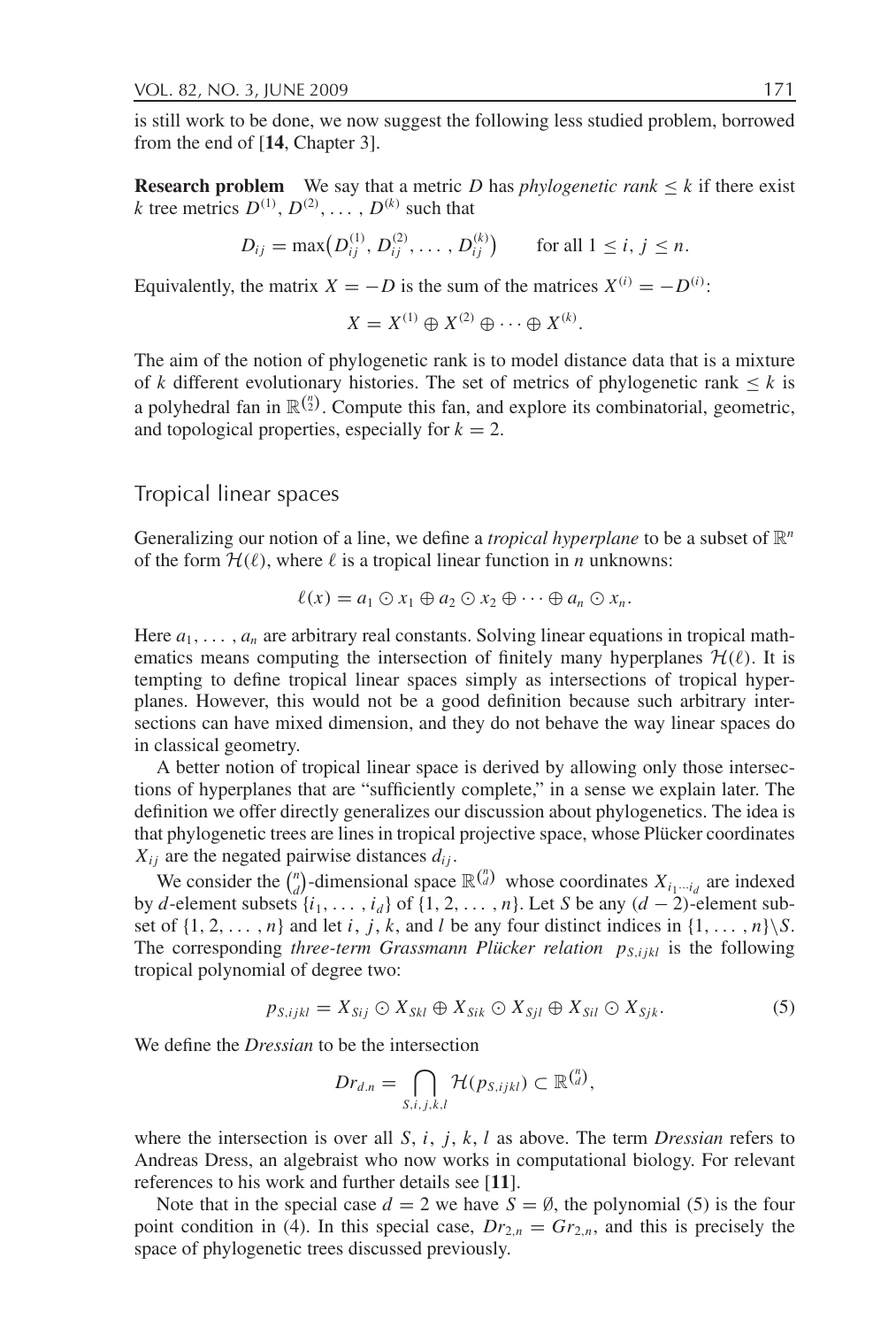We now fix an arbitrary point X with coordinates  $(X_{i_1\cdots i_d})$  in the Dressian  $Dr_{d,n}$ . For any  $(d + 1)$ -subset  $\{j_0, j_1, \ldots, j_d\}$  of  $\{1, 2, \ldots, n\}$  we consider the following tropical linear form in the variables  $x_1, \ldots, x_n$ :

$$
\ell_{j_0 j_1 \cdots j_d}^X = \bigoplus_{r=0}^d X_{j_0 \cdots \widehat{j}_r \cdots j_d} \odot x_r,\tag{6}
$$

where the  $\widehat{\phantom{a}}$  means to omit j<sub>r</sub>. The *tropical linear space* associated with the point X is the following set:

$$
L_X = \bigcap \mathcal{H}(\ell_{j_0j_1\cdots j_n}^X) \subset \mathbb{R}^n.
$$

Here the intersection is over all  $(d + 1)$ -subsets  $\{j_0, j_1, \ldots, j_d\}$  of  $\{1, 2, \ldots, n\}$ .

The tropical linear spaces are precisely the sets  $L_X$  where X is any point in  $Dr_{d,n} \subset$  $\mathbb{R}^{n \choose d}$ . These objects are studied in detail in [21] and [11]. The "sufficient completeness" referred to in the first paragraph of this section means that we need to solve linear equations using the above formula for  $L<sub>x</sub>$ , in order for an intersection of hyperplanes actually to be a linear space. The definition of linear space given here is more inclusive than the one used elsewhere [6, 17, 20], where  $L_X$  was required to come from ordinary algebraic geometry over a field with a suitable valuation.

For example, a 3-dimensional tropical linear subspace of  $\mathbb{R}^n$  (a.k.a. a two-dimensional plane in tropical projective  $(n - 1)$ -space) is the intersection of  $\binom{n}{4}$  tropical hyperplanes, each of whose defining linear forms has four terms:

$$
\ell_{j_0j_1j_2j_3}^X = X_{j_0j_1j_2} \odot x_{j_3} \oplus X_{j_0j_1j_3} \odot x_{j_2} \oplus X_{j_0j_2j_3} \odot x_{j_1} \oplus X_{j_1j_2j_3} \odot x_{j_0}.
$$

We note that even the very special case when each coordinate of  $X$  is either  $0$ (the multiplicative unit) or  $\infty$  (the additive unit) is really interesting. Here  $L_x$  is a polyhedral fan known as the Bergman fan of a matroid [1].

Tropical linear spaces have many of the properties of ordinary linear spaces. First, they are pure polyhedral complexes of the correct dimension:

## FACT 7. Each maximal cell of the tropical linear space  $L_X$  is d-dimensional.

Every tropical linear space  $L<sub>X</sub>$  determines its vector of tropical Plücker coordinates X uniquely up to tropical multiplication ( $=$  classical addition) by a common scalar. If L and L' are tropical linear spaces of dimensions d and d' with  $d + d' \ge n$ , then L and  $L'$  meet. It is not quite true that two tropical linear spaces intersect in a tropical linear space but it is almost true. If  $L$  and  $L'$  are tropical linear spaces of dimensions  $d$  and  $d'$ with  $d + d' \ge n$  and v is a generic small vector then  $L \cap (L' + v)$  is a tropical linear space of dimension  $d + d' - n$ . Following [17], it makes sense to define the *stable* intersection of L and L' by taking the limit of  $L \cap (L' + v)$  as v goes to zero, and this limit will again be a tropical linear space of dimension  $d + d' - n$ .

It is not true that a  $d$ -dimensional tropical linear space can always be written as the intersection of  $n-d$  tropical hyperplanes. The definition shows that  $\binom{n}{d+1}$  hyperplanes are always enough. At this point in the original 2004 lecture notes, we had asked: What is the minimum number of tropical hyperplanes needed to cut out any tropical linear space of dimension  $d$  in  $n$ -space? Are  $n$  hyperplanes always enough? These questions were answered by Tristram Bogart in [2, Theorem 2.10], and a more refined combinatorial analysis was given by Josephine Yu and Debbie Yuster in [22]. Instead of posing a new research problem, we end this article with a question.

Are there any textbooks on tropical geometry? As of June 2009, there seem to be no introductory texts on tropical geometry, despite the elementary nature of the basic